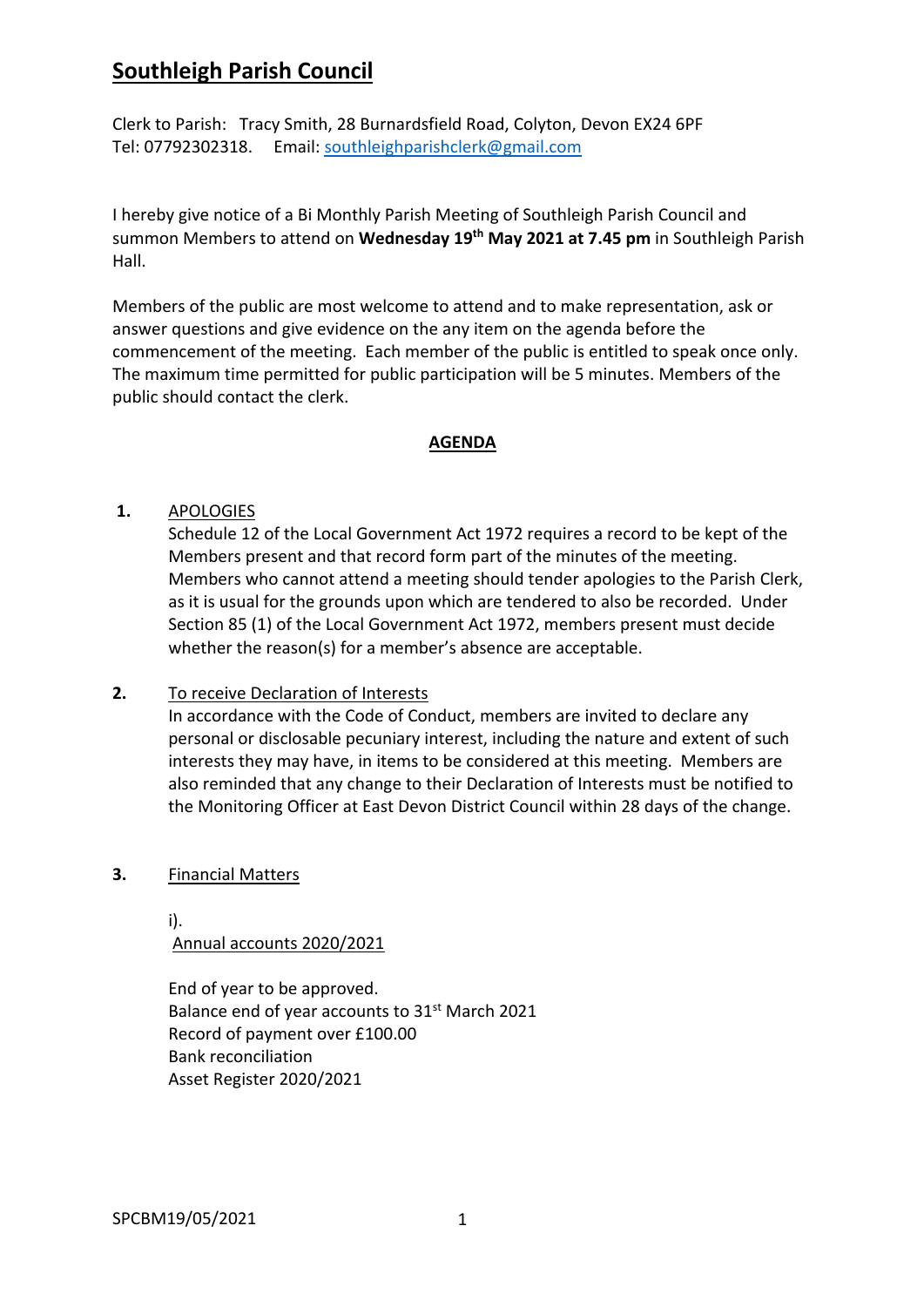# ii). AGAR

- a) To accept Audit Report on 2021 accounts
- b) For the authority to consider and to respond to Section 1 of the AGAR Annual Governance Statement 2020/21.
- c) For the authority to approve Section 2 of the AGAR Accounting Statements for year -ended 31.03.2021.

## Period of elector's rights

The local Audit and Accountability Act 2014 requires the Council to publish its own period for public rights; the period must include the first 10 working days of July.

 To note that the period of elector's rights will commence for 30 days and will commence on Monday 14<sup>th</sup> June 2021 and finish on Friday 23<sup>rd</sup> July 2021. Notification will be placed on the noticeboard and website.

- iv). Confirmation of Feedback from last year AGAR from External Auditor
- v). Confirmation of receipt of first half of precept.
- vi). Confirmation of insurance document received from First Community.
- vii). Request for Tracy Smith last tax refund claim to be sent to HMRC via letter to be signed

| Payments due                        | <b>Description</b>         | <b>Amount (Gross)</b>         | Due date      |
|-------------------------------------|----------------------------|-------------------------------|---------------|
| T Smith January                     | <b>Tax Refund</b>          | £410.40                       | May 19th 2021 |
| Clerks Salary                       | February<br>March<br>April | £175.00<br>£175.00<br>£250.00 | May 19th 2021 |
| Clerk's Office Software<br>Expenses | February<br>March<br>April | £5.99<br>£5.99<br>£5.99       | May 19th 2021 |
|                                     | Total                      | £1022.30                      |               |
| Payment of Hall for this<br>meeting | Total                      | £20.00                        | May 19th 2021 |

Payment Schedule for May 2021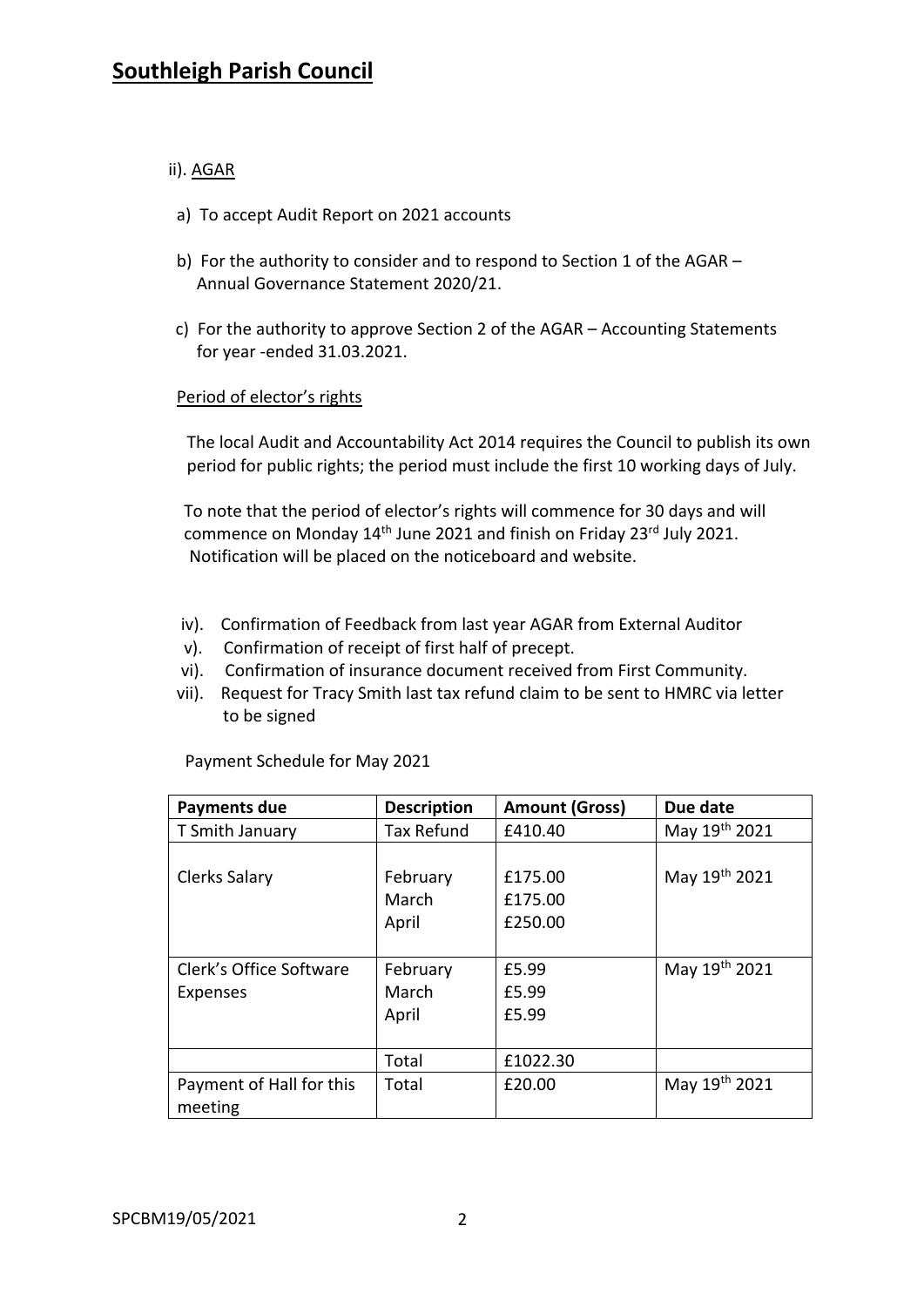# **Southleigh Parish Council**

|  | <b>Payments for Pre-authorisation agreement</b> |  |
|--|-------------------------------------------------|--|
|--|-------------------------------------------------|--|

| Clerk's Salary                    | May         |        |             |
|-----------------------------------|-------------|--------|-------------|
|                                   | June        |        |             |
|                                   | July        |        |             |
| Renewals of                       |             |        |             |
| Items due to be renewed           |             |        |             |
| shortly                           |             |        |             |
| Insurance                         | end of June | 166.34 | $21st$ June |
| Renewal date 1 <sup>st</sup> July |             |        |             |
| Web site - UK                     | July        | £15.99 |             |
| ICO                               | July        | £40.00 |             |
| Annual renewal of PAYE            | July        |        |             |
| costs                             |             |        |             |

## **4.** Minutes

Minutes of the Parish Council meeting held on 21<sup>st</sup> April 2021 and 10<sup>th</sup> March 2021 to be approved and signed.

**5.** To agree any items to be discussed after the public, including the press have been excluded.

# **6.** Progress reports

Repair to the Bridge at Turners Court - Up dates Clerk's employment contract Highways: Any reports on recent repairs

**7.** London Bridge Protocol

See appendix A

**8.** Planning Applications

None